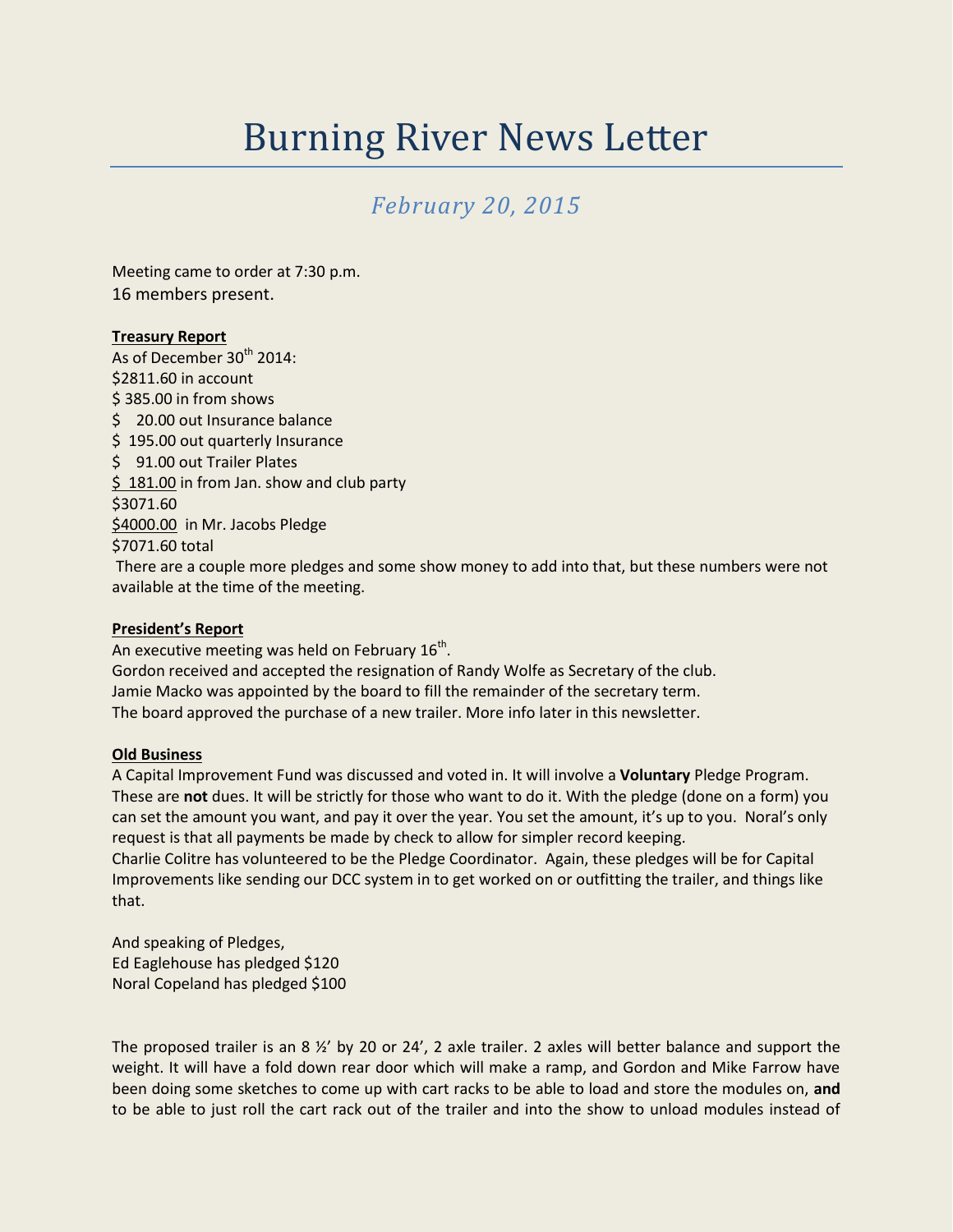hauling them in one at a time. Just a little more research will be done by Gordon before the trailer will be ordered.

There were some criteria discussed on what would be hauled in the trailer.

\*All club modules and equipment

\*Members modules that can be used at any time for a layout without the owner having to be at the show. Basically, if we can't use it, you haul it.

\*\*Members voted and approved to buy a new trailer not exceeding \$4600.

A concern was made about hauling vehicles for the trailer. The same vehicles used now will be able to haul the new trailer. A brake system switch will need to be added to these vehicles for about \$35 and a pair of removable extendable mirrors will be needed also. There will be one pair which can be put on either tow vehicle.

Save the date: Saturday, July 18<sup>th,</sup> BRNS will be having the **second annual club picnic** at the Northeast Ohio Live Steam Club Layout. Same place as last year. All had fun last year, so we're gonna do it again. Dale and Joe#1 will be organizing this event.

### **New Business**

Gordon has a list of Bob Mervis's collection. We will get the list out to you soon. Club members will have first look at the collection before we try to sell it at the shows. Dale will be helping to sell off the collection when it's time.

Dave Rothchild sent us a message that his job has him pretty tied up until April, but the website will happen. It's just going to take a bit longer till his work slows down.

## **Up Coming Events**

**March 7**, Marymount Place Nursing Home in Garfield. Al Fenton is coordinating. Setup 9 a.m. Run 10-2. Ohio Layout

**March 13-15**, Railfest at Lakeland Community College. Noral is coordinating. Setup Friday ? Run 10-4. Ntrak Layout

**March 20,** Club meeting. Location TBA. Anyone interested in Hosting it?

**March 22**, Dalton Show at the Buckeye Sports Center. Charlie Colitre is coordinating. Setup 8 a.m. Run 10-4. Ntrak layout

**April 12,** Medina

**April 17,** Club meeting at Mike Anderson's home

**April 18,** Firelands Show, Ohio Layout

Meeting adjourned 8:10 p.m.

#### **Tree building clinics**

Tom Dunbrook gave a clinic on making trees from Garland and Sedum. Mike Farrow demonstrated making easy to model Pine trees and Poof Ball trees. Thank you to both for your very informative clinics that made tree making look so easy.

#### **Secretary's Note**

Does anyone have a Club Corner in their position? We have a few out there that members were redoing and we are trying to locate them. Please let me know if you have one….Jamie